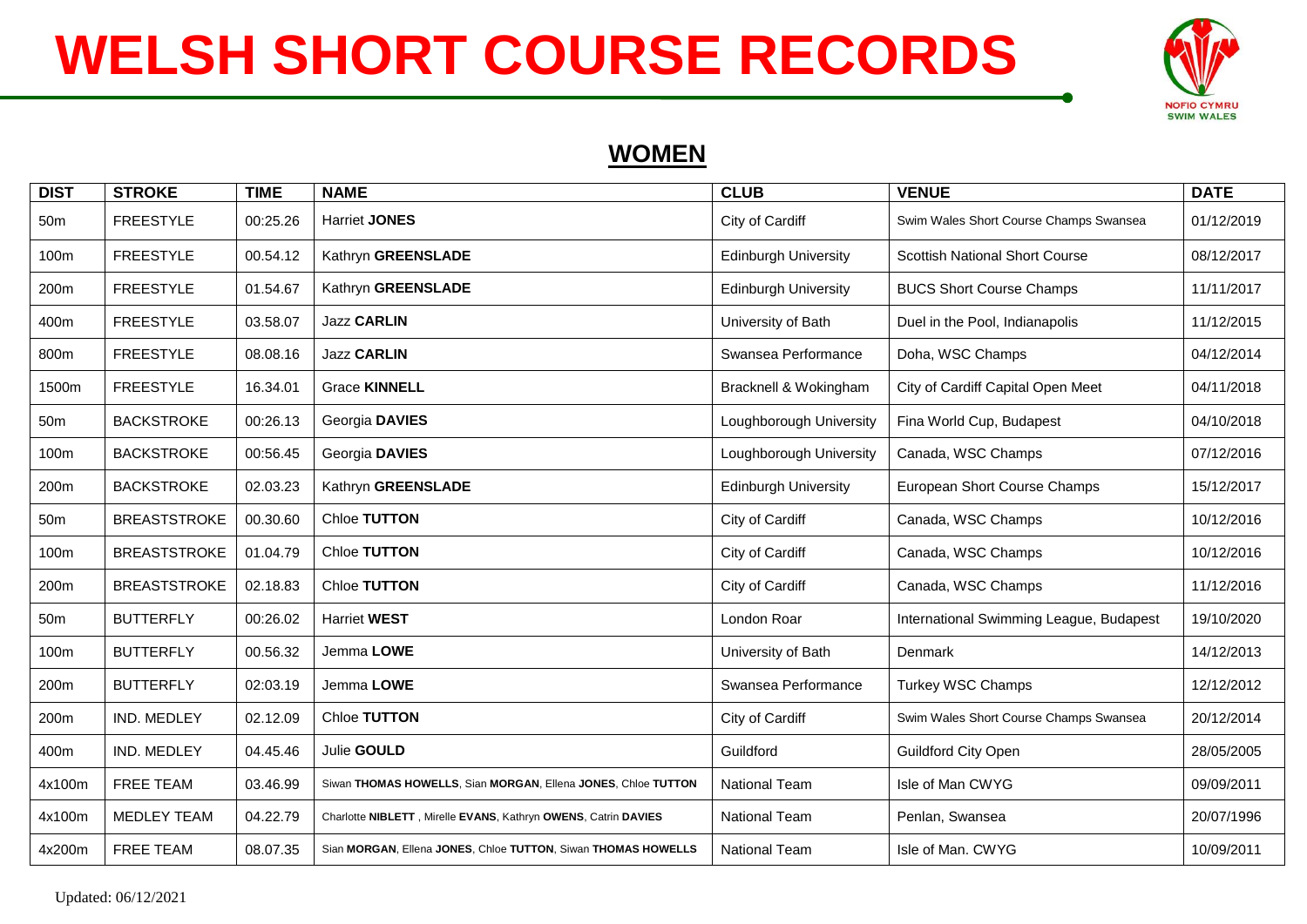

#### **MEN**

| <b>DIST</b>     | <b>STROKE</b>       | <b>TIME</b> | <b>NAME</b>                                            | <b>CLUB</b>                 | <b>VENUE</b>                                 | <b>DATE</b> |
|-----------------|---------------------|-------------|--------------------------------------------------------|-----------------------------|----------------------------------------------|-------------|
| 50 <sub>m</sub> | <b>FREESTYLE</b>    | 00.21.38    | <b>Matthew RICHARDS</b>                                | Royal Wolverhampton         | Ontario Junior International, Toronto        | 14/12/2019  |
| 100m            | <b>FREESTYLE</b>    | 00.46.84    | <b>Matthew RICHARDS</b>                                | Royal Wolverhampton         | Ontario Junior International, Toronto        | 15/12/2019  |
| 200m            | <b>FREESTYLE</b>    | 01.43.11    | <b>Matthew RICHARDS</b>                                | <b>Bath National Centre</b> | International Swimming League Regular Season | 26/09/2021  |
| 400m            | <b>FREESTYLE</b>    | 03:39.97    | Kieran <b>BIRD</b>                                     | <b>Bath National Centre</b> | Swim England National Winter Championships   | 03/12/2021  |
| 800m            | <b>FREESTYLE</b>    | 07.36.47    | David DAVIES                                           | City of Cardiff             | Duel in the Pool, Manchester                 | 19/12/2009  |
| 1500m           | <b>FREESTYLE</b>    | 14.32.44    | Daniel JERVIS                                          | City of Swansea             | <b>ASA National Winter Meet</b>              | 17/12/2016  |
| 50 <sub>m</sub> | <b>BACKSTROKE</b>   | 00:24.04    | Marco LOUGHRAN                                         | Guildford                   | Rijeka, Croatia ESC                          | 12/12/2008  |
| 100m            | <b>BACKSTROKE</b>   | 00.51.81    | Marco LOUGHRAN                                         | Guildford                   | Guilford Reg. Champs                         | 07/12/2013  |
| 200m            | <b>BACKSTROKE</b>   | 01.53.40    | Marco LOUGHRAN                                         | Guildford                   | Rijeka, Croatia ESC                          | 11/12/2008  |
| 50 <sub>m</sub> | <b>BREASTSTROKE</b> | 00.27.41    | Lewis FRASER                                           | Swansea University          | Swim Wales Short Course Champs Swansea       | 01/12/2019  |
| 100m            | <b>BREASTSTROKE</b> | 00.59.50    | leuan LLOYD                                            | City of Cardiff             | Swim Wales Short Course Champs Swansea       | 19/12/2015  |
| 200m            | <b>BREASTSTROKE</b> | 02.08.21    | <b>Robert HOLDERNESS</b>                               | Millfield School            | ASA Winter Meet, Sheffield                   | 20/12/2015  |
| 50 <sub>m</sub> | <b>BUTTERFLY</b>    | 00.23.07    | <b>Matthew RICHARDS</b>                                | <b>Bath National Centre</b> | Swim England National Winter Championships   | 05/12/2021  |
| 100m            | <b>BUTTERFLY</b>    | 00.51.36    | Thomas LAXTON                                          | Loughborough University     | Glasgow                                      | 15/12/2013  |
| 200m            | <b>BUTTERFLY</b>    | 01.54.39    | Thomas LAXTON                                          | Loughborough University     | Glasgow                                      | 14/12/2013  |
| 200m            | IND. MEDLEY         | 01.55.41    | leuan LLOYD                                            | City of Cardiff             | <b>BUCS Sheffield</b>                        | 19/11/2014  |
| 400m            | IND. MEDLEY         | 04.05.78    | <b>Thomas HAFFIELD</b>                                 | City of Cardiff             | Duel in the Pool, Manchester                 | 18/12/2009  |
| 4x100m          | <b>FREE TEAM</b>    | 03.26.48    |                                                        | City of Cardiff             | Sheffield                                    | 13/12/1992  |
| 4x100m          | <b>MEDLEY TEAM</b>  | 03.46.31    |                                                        | City of Swansea             | Sheffield                                    | 20/12/1996  |
| 4x200m          | <b>FREE TEAM</b>    | 07.22.16    | Lewis SMITH, Oliver TENNANT, Daniel WOODS, leuan LLOYD | National Team               | Isle of Man CWYG                             | 11/09/2011  |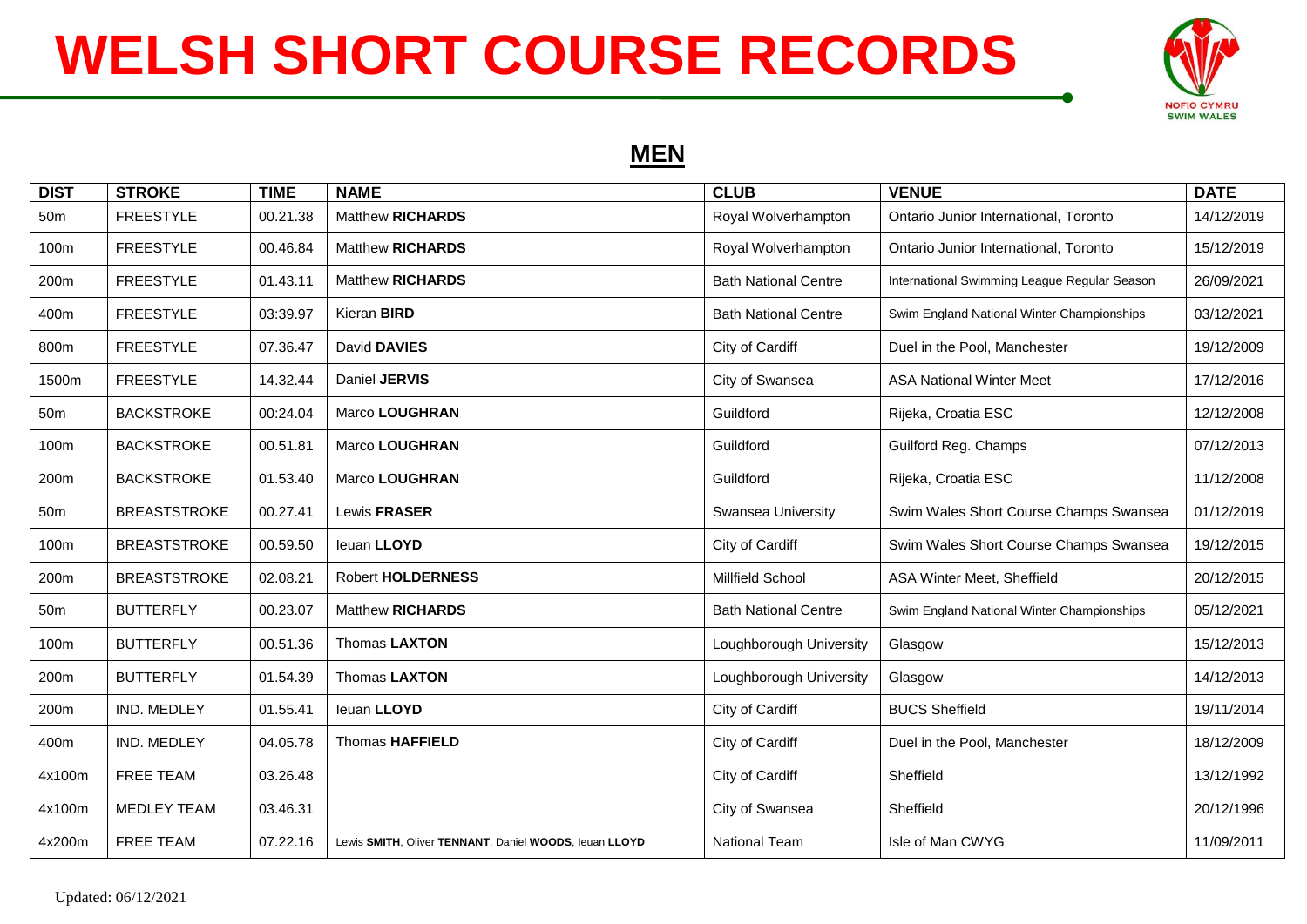

## **GIRLS**

| <b>DIST</b>     | <b>STROKE</b>       | <b>TIME</b> | <b>NAME</b>                       | <b>CLUB</b>                          | <b>VENUE</b>                                                         | <b>DATE</b>              |
|-----------------|---------------------|-------------|-----------------------------------|--------------------------------------|----------------------------------------------------------------------|--------------------------|
| 50 <sub>m</sub> | <b>FREESTYLE</b>    | 00.25.85    | Rebecca DE TORRES                 | City Of Cardiff                      | Swim Wales Short Course Champs Swansea                               | 01/12/2019               |
| 100m            | <b>FREESTYLE</b>    | 00.56.11    | Mari Fflur DAVIES                 | Swim Gwynedd                         | Sheffield                                                            | 20/10/2013               |
| 200m            | <b>FREESTYLE</b>    | 01.59.90    | Mari Fflur DAVIES                 | Swim Gwynedd                         | Llandudno SN Regionals                                               | 08/02/2014               |
| 400m            | <b>FREESTYLE</b>    | 04.12.09    | Sian <b>MORGAN</b>                | City of Bradford                     | <b>ASANER Champs, Durham</b>                                         | 08/11/2009               |
| 800m            | <b>FREESTYLE</b>    | 08.42.33    | Sian <b>MORGAN</b>                | City of Bradford                     | <b>ASANER Champs, Durham</b>                                         | 07/11/2009               |
| 1500m           | <b>FREESTYLE</b>    | 16.45.41    | Sian MORGAN                       | City of Bradford                     | <b>ASANER Champs, Durham</b>                                         | 02/11/2008               |
| 50 <sub>m</sub> | <b>BACKSTROKE</b>   | 00:28.32    | Medi HARRIS                       | Caernarfon                           | Ontario Junior International                                         | 15/12/2017               |
| 100m            | <b>BACKSTROKE</b>   | 01.00.87    | Medi HARRIS                       | Caernarfon                           | Ontario Junior International                                         | 16/12/2017               |
| 200m            | <b>BACKSTROKE</b>   | 02.11.71    | Medi HARRIS                       | Caernarfon                           | Ontario Junior International                                         | 17/12/2017               |
| 50 <sub>m</sub> | <b>BREASTSTROKE</b> | 00.32.46    | Georgia HOLDERNESS<br>Jade QURSHA | Millfield<br>Hamilton Aquatics Dubai | <b>GB SC Stockport</b><br>Swim England National Winter Championships | 14/08/2003<br>04/12/2021 |
| 100m            | <b>BREASTSTROKE</b> | 01.09.95    | Sara LOUGHER                      | <b>Bridgend County</b>               | National Arena League, Swindon                                       | 10/10/2009               |
| 200m            | <b>BREASTSTROKE</b> | 02.33.18    | Cerys COLEY                       | City of Newport                      | South East Wales Regional Champs, Newport                            | 07/02/2015               |
| 50 <sub>m</sub> | <b>BUTTERFLY</b>    | 00.27.45    | Jade QURSHA                       | Hamilton Aquatics Dubai              | Swim England National Winter Championships                           | 05/12/2021               |
| 100m            | <b>BUTTERFLY</b>    | 01.00.08    | Jemma LOWE                        | Stockton ASC                         | Chinese Nats, Shanghai                                               | 13/12/2005               |
| 200m            | <b>BUTTERFLY</b>    | 02.13.67    | Jemma LOWE                        | Stockton ASC                         | Chinese Nats, Shanghai                                               | 08/12/2005               |
| 200m            | IND. MEDLEY         | 02.16.63    | Rebecca SUTTON                    | <b>Bridgend County</b>               | Swim Wales Short Course Champs Swansea                               | 02/12/2016               |
| 400m            | IND. MEDLEY         | 04:47.90    | Julie GOULD                       | Guildford                            | GB SC, Manchester                                                    | 29/08/2004               |